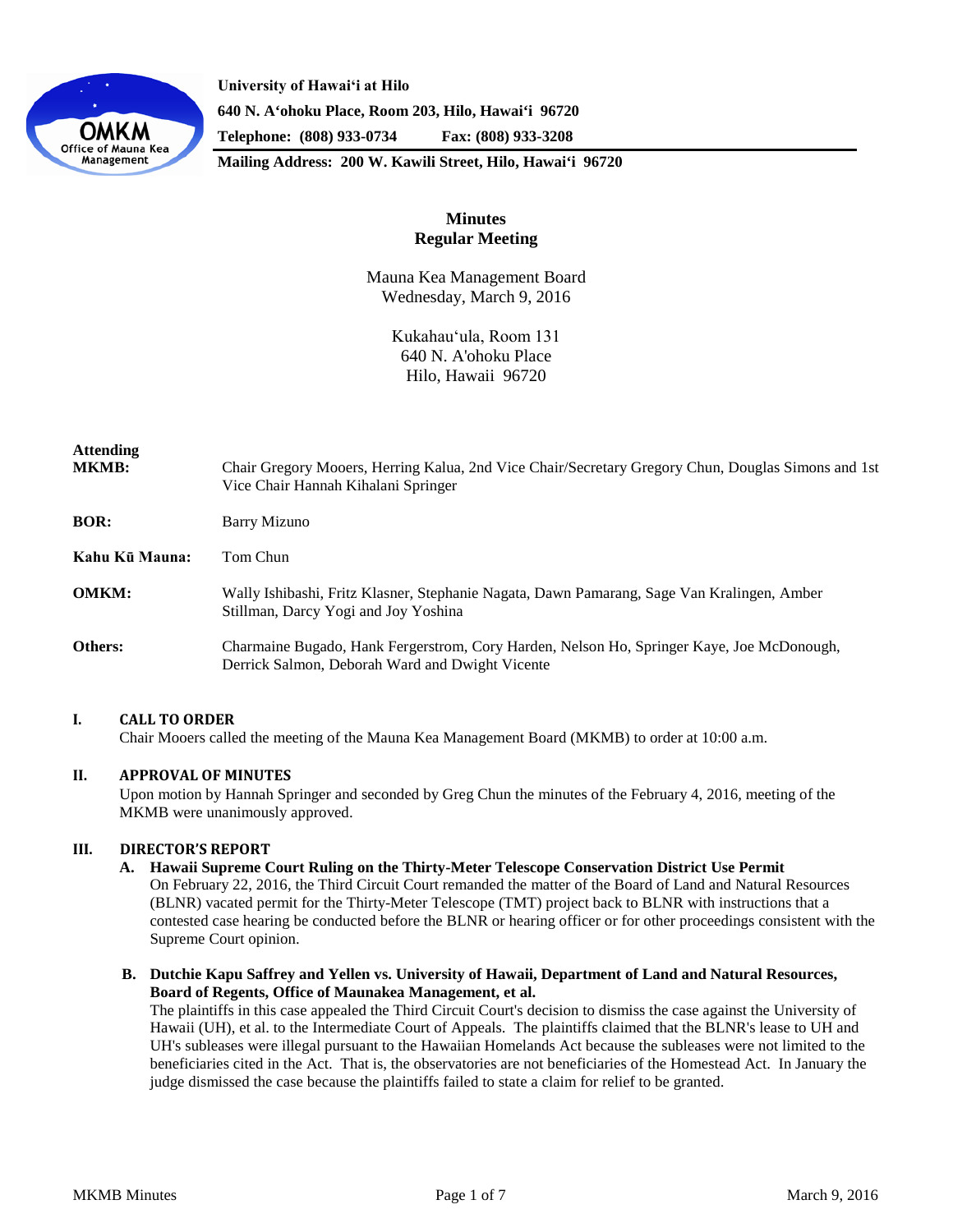## **C. Decommissioning of the Caltech Submillimeter Observatory and University of Hawaii at Hilo's Hokukea Telescopes**

Correspondence has been received from the Department of Land and Natural Resources (DLNR) stating that their review of the notice of intent to decommission the Caltech Submillimeter Observatory (CSO) and Hokukea telescopes appear to be in compliance with the requirements of the Decommissioning Plan. The next steps in the process are to bring the notices of intent to the Environment Committee, Kahu Kū Mauna and the Maunakea Management Board (MKMB) for their review and/or comments, and in the case of the MKMB, its approval.

Deborah Ward was curious to know whether DLNR indicated that they would require a conservation district use permit. Director Nagata replied the decommissioning process involves compliance with the conservation district rules. We cannot speak for DLNR as to what it is they will require, but it will require their review.

#### **D. Prince Kuhio Day Celebration**

The Office of Maunakea Management (OMKM) and the Maunakea observatories have been invited by the Panaewa Homestead Community Association to help celebrate Prince Kuhio's birthday on March 26. OMKM, along with some of the observatories, will offer hands-on keiki activities.

#### **E. Board of Regents Related Matters**

We received word from the UH System that given the uncertainties of the proposed return of the 10,000 plus acres of the Mauna Kea Science Reserve to DLNR, that it was not the right time to take action to amend the Comprehensive Management Plan (CMP). In August 2015, the MKMB had requested that the Board of Regents amend the CMP to state that the CMP applies only to lands managed by the University.

#### **F. People on the Summit Facilities**

Rangers have reported seeing people on the rooftops and dome of some of the summit facilities. For example, last week around 9:00 p.m. someone was observed on the United Kingdom Infrared Telescope (UKIRT) summit facility roof and later on the top of the dome. UKIRT operators, who operate the facility remotely, stopped moving the dome for fear of injuring the person. Rangers were called, but by the time they arrived the people were off the rooftop. Similarly, since 2011, there have been 41 people reported on the summit lunchroom roof. The largest group was 17 people who were watching someone fly a drone.

## **IV. KAHU KŪ MAUNA COUNCIL (KKMC)**

Tom Chun reported the Council met on March 1st in Waimea. With the guidance of Lukela Ruddle, the Council is starting to do a systematic review of the Comprehensive Management Plan. In doing so, the Council came up with a lot of questions that need to be addressed and looked into.

#### **V. Committee Reports**

#### **Environment Committee**

Fritz Klasner reported the committee did not meet since the last MKMB meeting.

#### Invasive Species Plan Update

The Board was informed that grammatical edits were done to Standard Operating Procedure Z - Revising the Invasive Species Management Plan and Standard Operating Procedure C - Maunakea Invertebrate Threats, Identification, Collection, and Processing Guide.

## Cats at Halepōhaku

There have been three separate incidents of cats reported at Halepōhaku since December. Two of the three cats were captured. This is closer to a typical year's quantity but within only a few months. This was reported to DLNR, other adjacent land owners and the United States Fish and Wildlife Service (USFWS). No one else is reporting a similar trend. We are concerned, although just a theory, this may be a result of people leaving their cats behind (intentionally or unintentionally). We will continue to monitor and work with DLNR and the USFWS on education efforts.

#### European Honey Bees at Halepōhaku

There have been reports of honey bees swarming at Halepōhaku. This could presumably be related to the seasons and a drying trend at mid-high elevations. The bees are seeking water sources (faucets, etc.). The assumption is they are probably wild hives. We are working with Maunakea Observatories Support Services (MKSS) and the Visitor Information Station (VIS) staff to reduce swarms and putting out swarm traps to draw new colonies away from the facilities.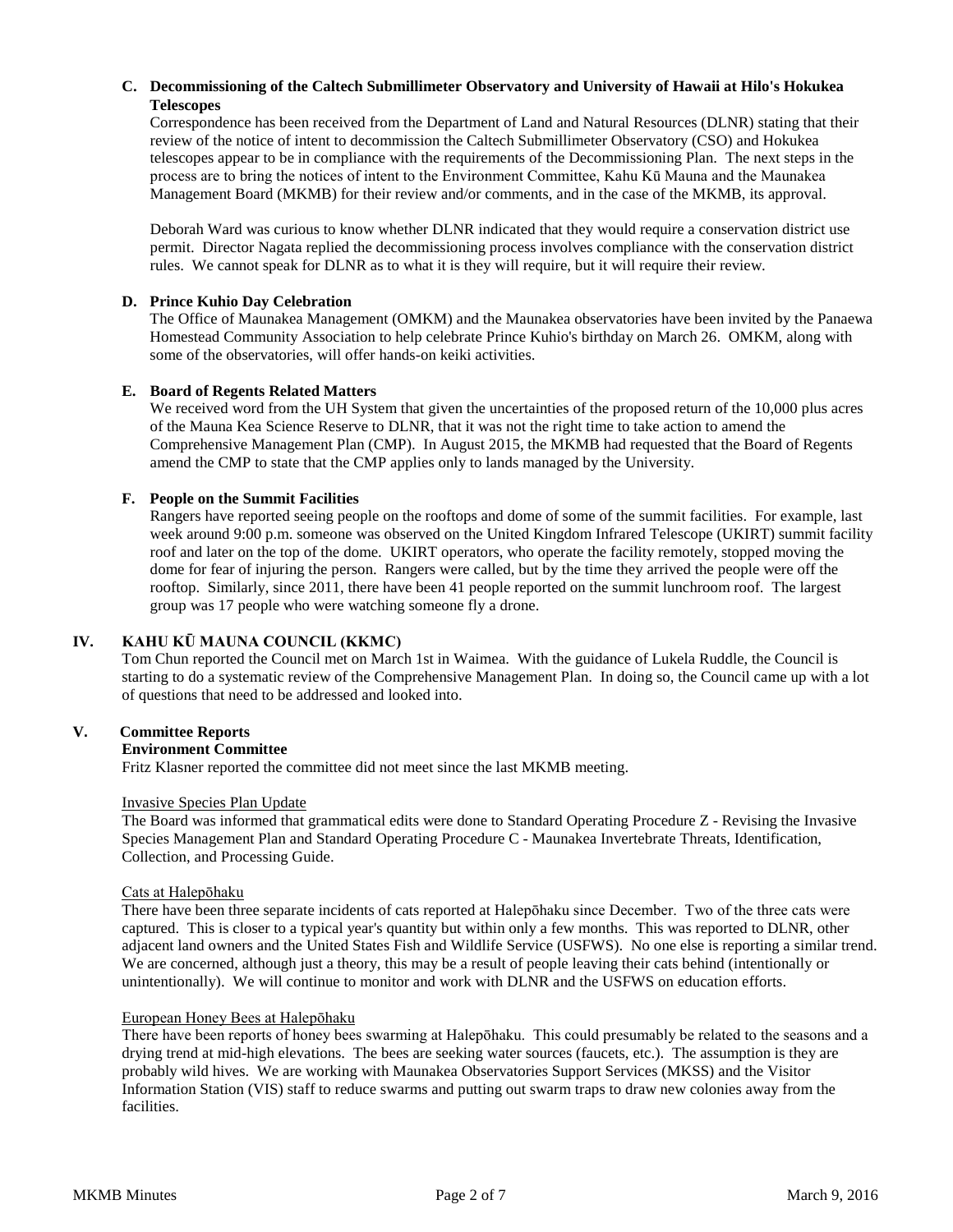## Invasive Species Monitoring

OMKM staff, Darcy Yogi, found a snail at Halepōhaku which was sent to UH Manoa for analysis. It is thought to be a native *Elasmius spp.*

## Volunteer Events

Volunteer events have been held on February 13 and March 5 with UH Hilo and Hawaii Community College students. The later part of this month will be with a service group from Oahu (Americorps Volunteers in Service to America Program at Hawaiian Community Assets). In May there will be an event with the Pahoa Rotary Club.

## **VI. NEW BUSINESS**

## **A. Canada-France-Hawaii Telescope - Gemini Fiber Optic Conduit**

Canada-France-Hawaii Telescope (CFHT) is seeking permanent approval for the existing fiber optic conduit between the CFHT and Gemini observatories, originally approved by DLNR under proof-of-concept testing. Neither CFHT or Gemini foresees any further conduit installation activities in the foreseeable future.

Over the past several years, CFHT and Gemini have collaborated on a highly successful partnership called GRACES (Gemini Remote Access to CFHT ESPaDOnS Spectrograph), using a fiber optic link originally approved by DLNR in 2005. GRACES' success has been demonstrated since 2015, wherein star light collected by Gemini is passed to the CFHT spectrometer. This spectrometer is available to the Gemini science community when not in use by CFHT. The project is an example of inter-observatory collaboration that minimizes summit development while continuing science initiatives. DLNR provided site plan approvals to CFHT to install the fiber optic cables, housed in an aboveground conduit, in letters dated December 5, 2005 and June 8, 2006. DLNR renewed these permits for an additional 3 years via a letter dated July 13, 2011.

Various mitigation measures have been taken including the minimization of ground disturbance by placing the conduit above-ground, painting the conduit a color similar to the surrounding cinder, regular inspection (at least twice-annually), and periodic maintenance of the conduit.

#### Kahu Kū Mauna Council

On January 20, 2016, Kahu Kū Mauna Council reviewed the proposal as part of CFHT's 5-year plan and determined that no in-depth consultation beyond the 5-year plan consultation already conducted was necessary.

#### DLNR Rules

DLNR will be consulted regarding a permit or site plan approval for this project. The project will not proceed until appropriate DLNR approval has been obtained and any conditions incorporated into the project.

#### Comprehensive Management Plan Compliance

The project was reviewed for compliance with the Comprehensive Management Plan.

#### Recommendation

OMKM recommends this project be classified as Minimal Impact based on the following:

- 1. The proposed request does not increase the size of the facility and is solely a request for updated permitting of existing infrastructure.
- 2. There are no archaeological sites in the immediate area.
- 3. The project maximizes infrastructure use with negligible impact to the immediate surroundings and summit region.

If this project is classified Minimal Impact, OMKM recommends CFHT be allowed to proceed with permanent permitting.

#### **Conditions**

OMKM recommends the following conditions:

- 1. Notify OMKM in writing at least five days prior to beginning any on-site work.<br>2. All project participants must attend a Maunakea orientation prior to participating
- 2. All project participants must attend a Maunakea orientation prior to participating in field work.
- 3. Employ invasive species prevention best practices, including inspections of materials by a DLNR-approved biologist as appropriate prior to entering UH managed lands.
- 4. Allow OMKM rangers to continue to visit and monitor activities.
- 5. Comply with all actions and measures described in the proposal, including (community) benefits, CMP compliance list and mitigation measures.
- 6. Ensure that loose tools or equipment are not left unattended and are properly stored at the end of each day.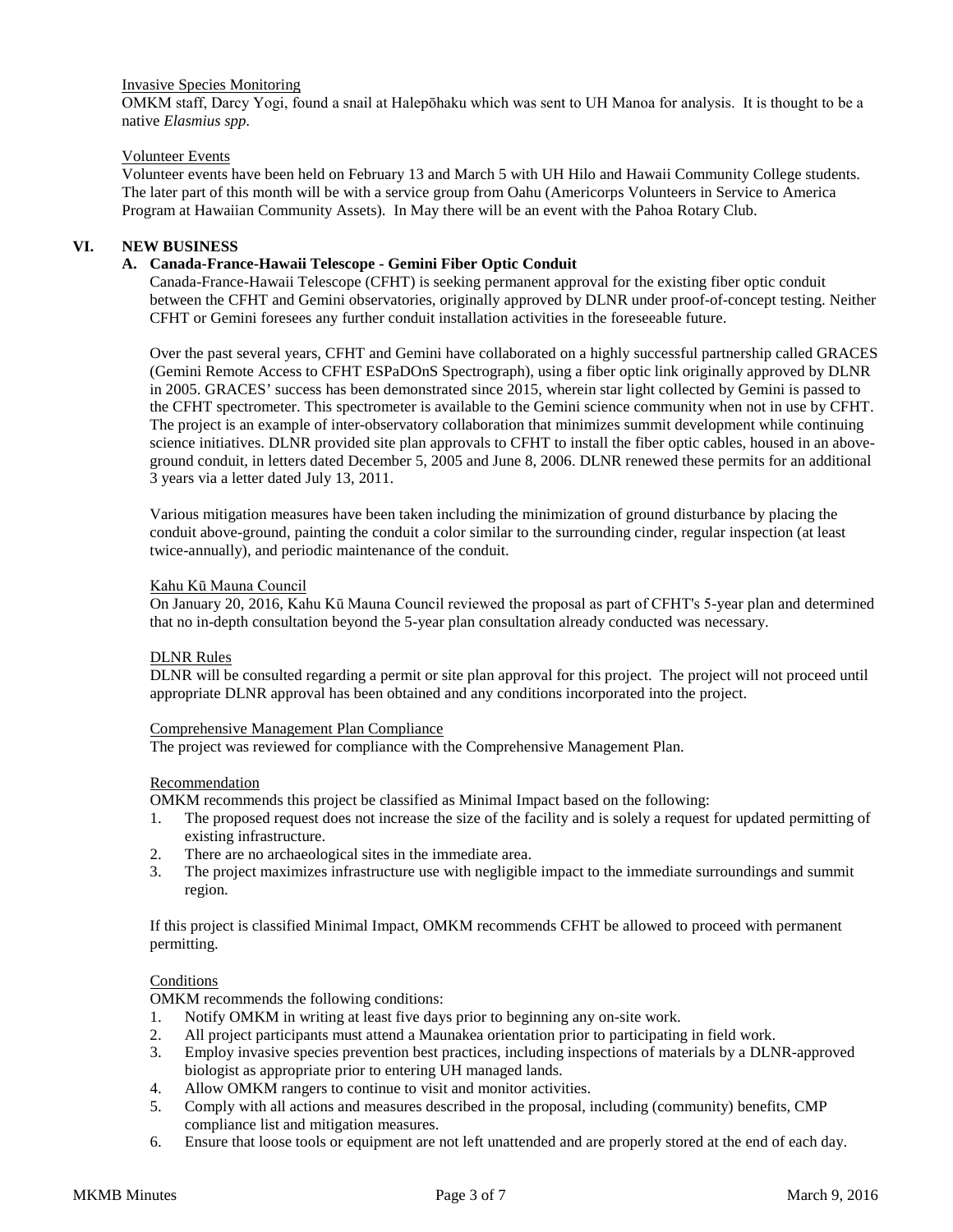- 7. In preparation for high wind conditions, protocols must include measures to ensure debris and equipment are not blown from the job site.
- 8. Remove and properly dispose of all waste material. All perishable items including food, food wrappers and containers, etc. shall be removed from the site at the end of each day and properly disposed of.
- 9. The approval may not be transferred or assigned. All persons associated with this project must carry a copy of the permit while they are working on University-managed lands.
- 10. Unless otherwise stated in the proposal, upon project completion, all data will be shared with OMKM for future, unrestricted use by OMKM or its designee. All geospatial data, metadata or applications must be in format compatible with OMKM GIS software or other industry standard identified in advance.
- 11. No use of mechanized equipment is allowed unless authorized by this permit.

#### Discussion

Greg Chun asked if this was for a special use permit for the conservation district. Director Nagata replied it is for a site plan approval. He inquired how do these permits work? Chair Mooers explained that site plan approvals are issued by DLNR Office of Conservation and Coastal Lands (OCCL). No Land Board action is required. Mr. Klasner added that OCCL previously issued a site plan approval for this project. This would be a continuation of it.

Chair Mooers inquired if there were any problems with vandalism being that the conduit is above the ground. Doug Simons stated they have had problems with people standing on it, but not vandalizing it. They have recently repainted it to have it look like the surrounding terrain. They are also going to put "No Step" signs around it.

Chair Mooers inquired if they have access panels to the inside or if this is a completely sealed conduit. Dr. Simons replied the conduit is completely sealed and can only be accessed from either ends.

## Actions

It was moved by Hannah Springer and seconded by Greg Chun to classify this project as Minimal Impact. The motion was carried unanimously. Doug Simons recused himself and did not vote on this matter.

It was moved by Hannah Springer and seconded by Herring Kalua to approve the project with the conditions as stated and to allow CFHT to proceed. The motion was carried unanimously. Doug Simons recused himself and did not vote on this matter.

### **B. Canada-France-Hawaii Telescope Soils Study for a Maunakea Spectroscopic Explorer Telescope Upgrade**  CFHT is requesting approval to sample soils via bores in two locations within the CFHT sublease footprint to determine the soil's load-bearing capacity. This understanding is necessary in order to develop design recommendations for CFHT's needed renovations. This upgrade is being designed around the premise of replacing the mirror and dome while retaining the rest of the existing structure and foundation.

Drilling at each of the two bore sites will occur in two locations as close as possible to the CFHT facility, using a gasoline-powered, mobile drilling rig. The cinder has previously been disturbed in these locations and is currently used as parking for observatory vehicles. The borings will extend 30 feet below the surface into previously undisturbed cinder. CFHT does not anticipate a need for any boring fluid other than potable water, if needed, to cool the drill bit. Soil firmness will be determined *in situ* and samples will be taken for additional laboratory testing. Each bore will take approximately one day to complete and will be backfilled with initial auger cuttings and, if needed, surrounding cinder.

CFHT is contracting a geotechnical engineering firm, ideally one familiar with Maunakea soils and conditions. The project will include the rental and delivery of the drilling rig and operating crew. The following personnel will be onsite during mobilization, drilling and demobilization activities on its sublease: CFHT's safety officer (or trained delegate), one archaeologist, one supervising engineer or geologist, and persons from the drilling firm.

#### Mitigation measures:

- Most of the current CFHT site will be re-used. The only permanent, external change entailed with the upgrade is a potential change in the dome from present.
- Understanding the allowable bearing capacity of the underlying soils will limit the telescope and enclosure designs and weights and preclude the need for foundation modifications.
- Archaeologist will be onsite throughout project activity.
- Protocols for Spill Response and Safety will be adhered to by all workers involved in this project, and will have been shared with OMKM prior to the project starting.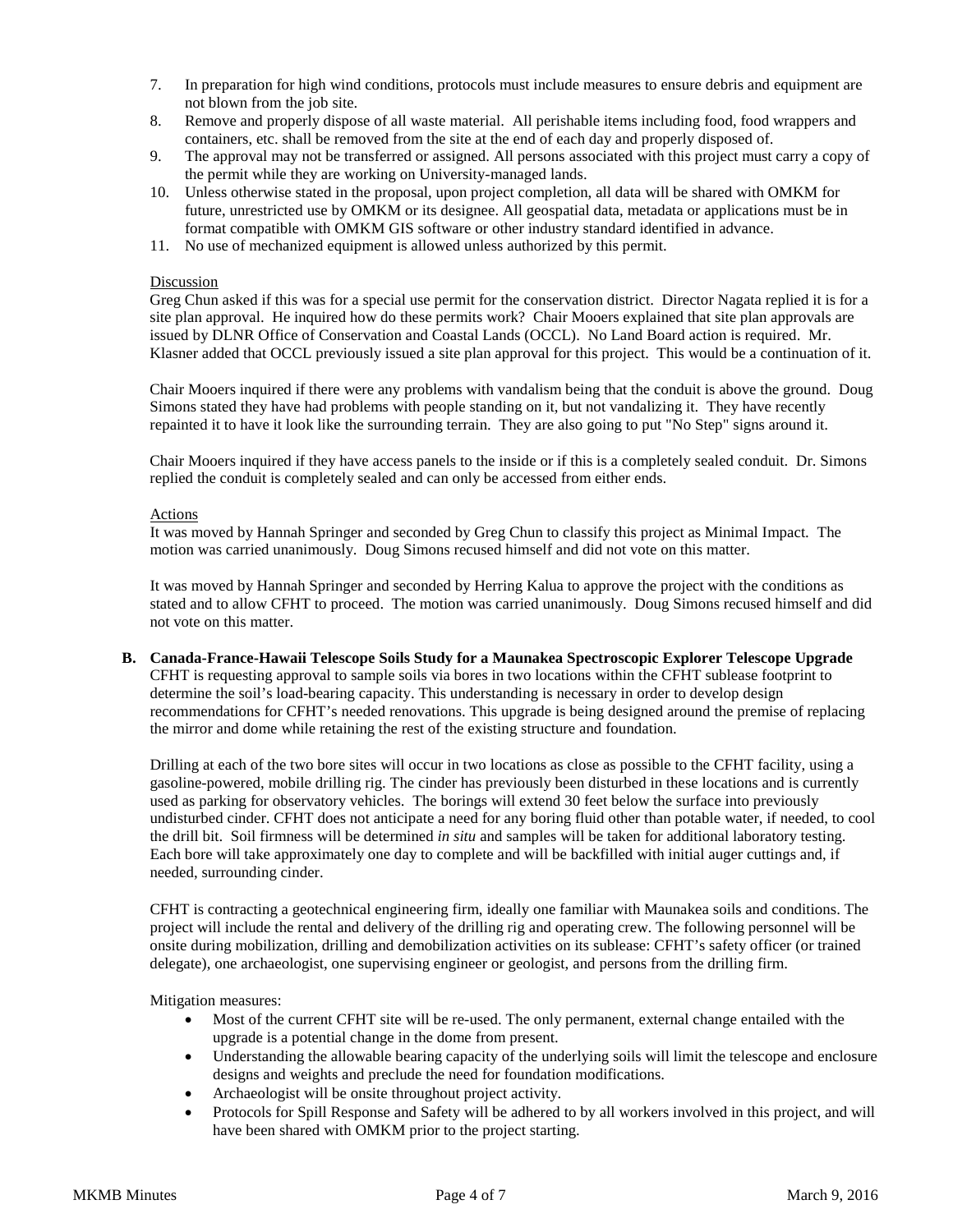Pending a decision on the appropriate and necessary approvals, permits and weather the sample boring will take an estimated four (4) days in spring-summer 2016.

#### Kahu Kū Mauna

Kahu Kū Mauna reviewed the proposal on March 1, 2016. The Council expressed their appreciation for the opportunity to review the proposal. No direct impacts to cultural practices or resources were identified in this consultation. They expressed their understanding that the need for the bore holes is part of CFHT's due diligence process. They expressed their concern about what CFHT would do if it is determined that the soil cannot support the weight of the new mirror.

#### DLNR Rules

DLNR will be consulted regarding a permit or site plan approval for this project. The project will not proceed until appropriate DLNR approval has been obtained and any conditions incorporated into the project.

#### Comprehensive Management Plan Compliance

The project was reviewed for compliance with the Comprehensive Management Plan.

#### Recommendation

OMKM recommends this project be classified as Minimal Impact based on the following:

- 1. The proposed request does not alter the facility footprint.
- 2. There are no archaeological sites in the immediate area.
- 3. The impact to the immediate surroundings and summit region is negligible.

If this project is classified Minimal Impact, OMKM recommends CFHT be allowed to proceed pending DLNR approval and compliance with any requirements.

#### Conditions:

- 1. Notify OMKM in writing at least five days prior to beginning any on-site work.
- 2. All project participants must attend a Maunakea orientation prior to participating in field work.
- 3. Employ invasive species prevention best practices, including inspections of materials by a DLNR-approved biologist as appropriate prior to entering UH managed lands.
- 4. Allow OMKM rangers to visit and monitor activities.
- 5. Comply with all actions and measures described in the proposal, including (community) benefits, CMP compliance list and mitigation measures.
- 6. Ensure that loose tools or equipment are not left unattended and are properly stored at the end of each day.
- 7. In preparation for high wind conditions, protocols must include measures to ensure debris and equipment are not blown from the job site.
- 8. Remove and properly dispose of all waste material. All perishable items including food, food wrappers and containers, etc. shall be removed from the site at the end of each day and properly disposed of.
- 9. Motorized equipment, when stationary, must have a drain pan in place suitable for catching fuel or fluid leaks. To allow for expansion with reduced atmospheric pressure, fuel tanks should not be more than  $\frac{3}{4}$  full prior to transport to the summit (unless used as the fuel source for transport to the summit).
- 10. The approval may not be transferred or assigned. All persons associated with this project must carry a copy of the permit while they are working on University-managed lands.
- 11. Unless otherwise stated in the proposal, upon project completion, all data will be shared with OMKM for future, unrestricted use by OMKM or its designee. All geospatial data, metadata or applications must be in format compatible with OMKM GIS software or other industry standard identified in advance.
- 12. No use of mechanized equipment is allowed unless authorized by this permit.
- 13. The project must be completed within 24 months of the date approved by the Maunakea Management Board. Projects not completed within this timeframe are not allowed to continue (or commence) without explicit, prior, written approval from OMKM.
- 14. Notify OMKM in writing when field activity associated with the project is completed.

#### Discussion

Hannah Springer asked what the answer was to the Council's question regarding if it was determined that the soil cannot support the weight of the new mirror. Dr. Simons replied that is something they are not sure of at this time. They have another 2-3 years of an engineering study and this basically guides the level of certainty they have in terms of the load bearing capacity. They have a 35-40 year old analysis back when the telescope was first built and they would like to update that number just to get more engineering confidence.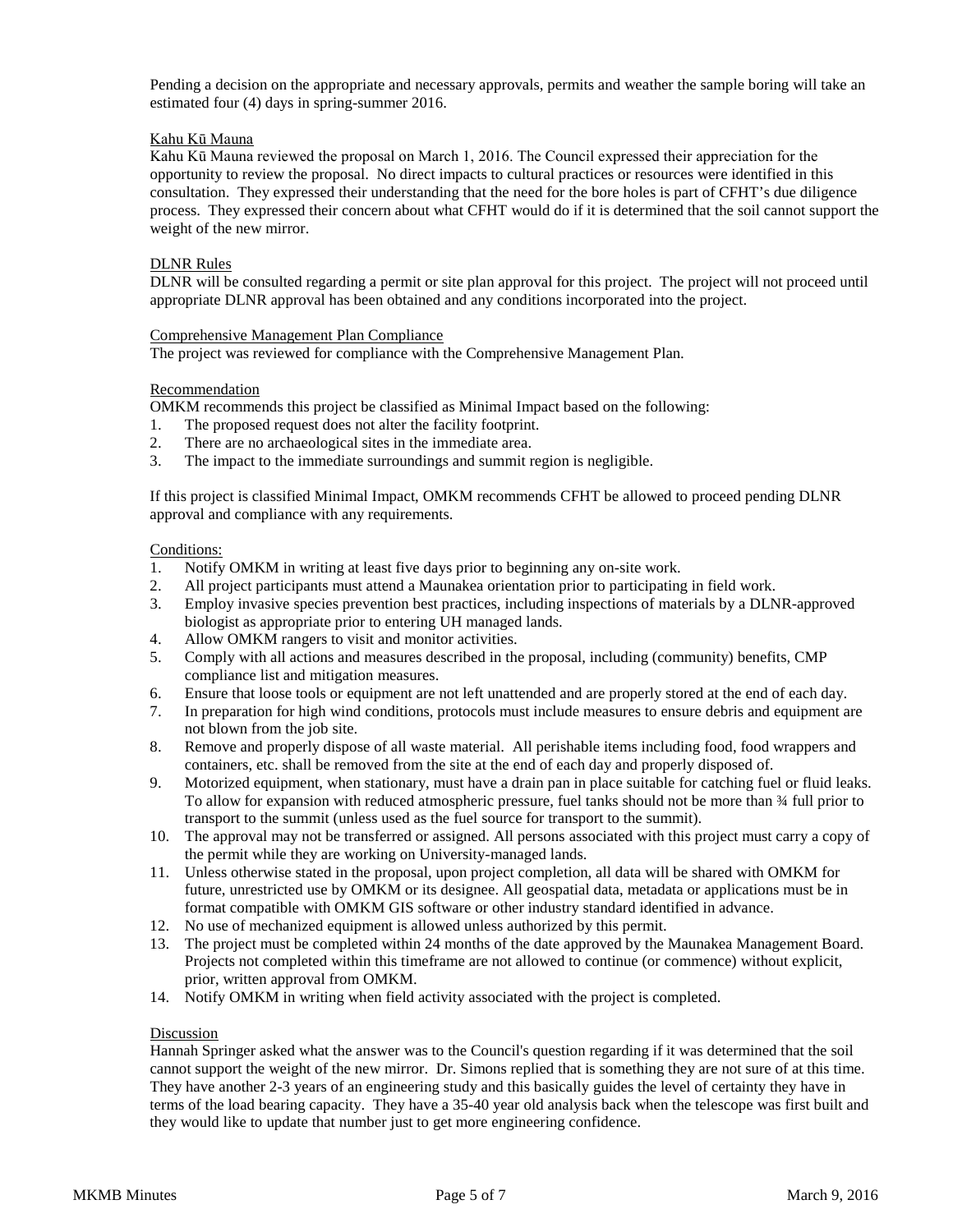Chair Mooers noted one of the conditions proposed states the data be in a format that allows the information to be shared. Dr. Simons responded that would not be a problem.

Dwight Vicente asked if CFHT would require a mining permit. Chair Mooers did not think it would be a mining permit.

Chair Mooers noted that in the proposal CFHT has proposed to have all the drill rigs and equipment power cleaned before taken to the mountain. He would like to see that included as one of the conditions of approval. He did not see it in there.

Someone from the audience asked if there will be protection on the ground for oil leaks from any of the equipment that is brought up to the mountain. Chair Mooers responded yes, that is stated in Condition 9. She also asked if CFHT had a decommissioning plan and what the timeline was for having the new mirror in operation before decommissioning?

Dr. Simons replied their sub lease extends to 2033. This is an engineering and science study to evaluate whether or not, on the assumption there is an extension to the master lease, you can using the existing building structure. There is no need to expand the footprint of the structure at all.

Chair Mooers reiterated that this proposal does not deal with replacing the dome or the telescope. It addresses the issue of a soil study and only that.

Cory Harden asked if this goes forward will it eventually require an environmental impact statement (EIS)? She asks because you cannot do segmentation where you do one little thing and later on it leads to a huge project so it could cause problems down the road. Dr. Simons replied yes, they intend to go forward with an EIS to cover all the bases, but they are waiting for the master lease process to go forward.

### Actions

It was moved by Greg Chun and seconded by Herring Kalua to classify this project as Minimal Impact. The motion was carried unanimously. Doug Simons recused himself and did not vote on this matter.

It was moved by Hannah Springer and seconded by Herring Kalua to approve the project and amend the conditions as noted to include CFHT's proposal to power wash the drill rigs before going up to the mountain and to allow CFHT to proceed. The motion was carried unanimously. Doug Simons recused himself and did not vote on this matter.

#### **C. Maunakea Observatories Support Services Summit Lunchroom Roof Barrier - Information Only**

The Office of Maunakea Management (OMKM) and Maunakea Observatory Support Services (MKSS) are requesting approval to install a 6-foot high cyclone (chain link) fence or a  $\sim$ 3-foot high chain to prevent access to the roof of the summit lunchroom. Due to the topography of the area, the north and about half of the east and west sides of the summit lunchroom roof are close to ground level while other areas of the roof are approximately 10-feet off the ground. This allows visitors to walk onto the roof on one side while placing them in danger of falling off the other side. Visitors routinely ignore an existing warning sign attached to the edge of the roof stating "Stay Off Roof Top."

Mounting a barrier directly to the lunchroom roof was also considered. However, the roof is too thin and the roofing cement too brittle for the direct barrier option to be practical.

Under either alternative, post-holes will be dugged in previously disturbed ground. Pending a decision on the appropriate alternatives and necessary approvals, permits, and weather, the installation will take an estimated 10 days in spring-summer 2016. MKSS will comply with all applicable CMP actions and all work will be conducted by MKSS employees.

#### Kahu Kū Mauna Council

Kahu Kū Mauna reviewed the proposal on March 2, 2016. The Council expressed their appreciation for the opportunity to review the proposal, recognize the safety concern that needs to be addressed, and urged OMKM to contact UH legal counsel regarding liability under the two options proposed. Other Council discussion focused on views and visibility. Is there any impact on view planes if the people had to stand away from the rooftop? They also expressed concern about the visibility of the two options - the fence being more visible than the posts and chains.